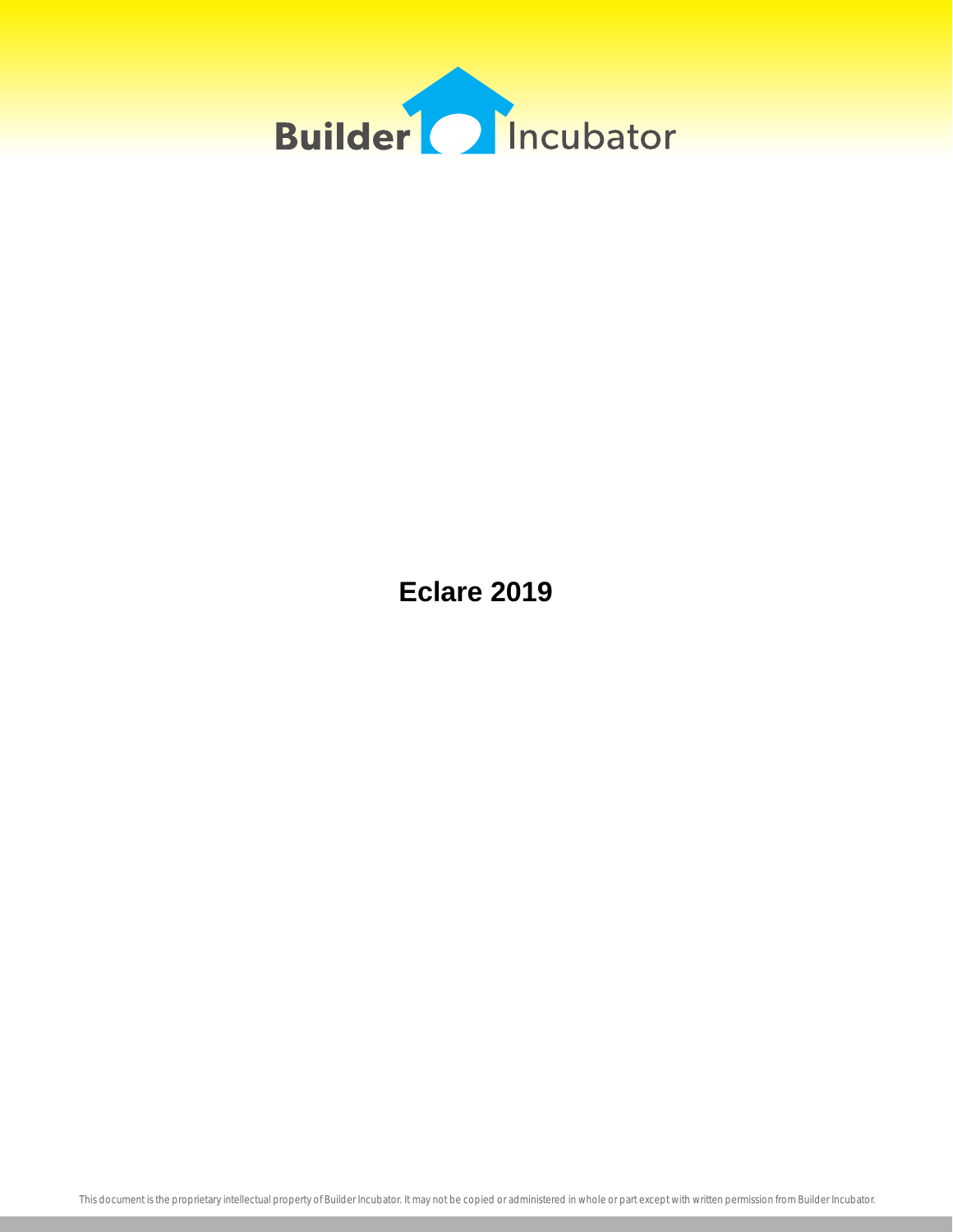

Apr-2019 Release: Eclare 2019b Version: 2019.02.1904.061

## **Vendor Price Import – Model Bid (M-Type) Items**

Software Report: ECL-27

With the addition of the M-Type ITEMS in Eclare (used for Model Bids), we needed a way to update vendor bid prices via an import process. This enhancement added the functionality to the Vendor Price Import – notice the new column definition for the Eclare Model number.

| mport Vendor Pricing                       | $\Box$<br>$\mathbb{Z}^2$<br>$\qquad \qquad \Box$                  |                                                                                                                                                         |
|--------------------------------------------|-------------------------------------------------------------------|---------------------------------------------------------------------------------------------------------------------------------------------------------|
| <b>Vendor Name:</b>                        | 123 Paint<br>$\cdots$                                             | Defining Import Definitions<br>$\begin{array}{ c c c c c }\hline \multicolumn{1}{ c }{\mathbf{C}} & \multicolumn{1}{ c }{\mathbf{X}}\hline \end{array}$ |
| <b>Import</b>                              | $\cdots$                                                          | Vendor 123 Paint                                                                                                                                        |
| Price % Adjust:                            | (+ Increase; - Decrease Price)<br>$\mathbf{0}$                    | <b>Default Filename:</b><br>$\cdots$                                                                                                                    |
| <b>Price Effective Date:</b>               | 首<br>04/07/19                                                     | <b>Record Definition</b><br><b>Terminator:</b><br>Cr/Lf<br>$\checkmark$                                                                                 |
|                                            | <b>Action if not in Master File</b><br><b>O</b> Prompt for Action | Segment Offset Length<br>Price % Adjust:<br>$\Omega$<br>Part Number 1<br>0<br>0<br>(+ Increase; - Decrease Price)<br><b>Description</b>                 |
|                                            | $\bigcirc$ Skip without asking                                    | 2<br>$\bf{0}$<br>0<br><b>Action if not in Master File</b><br><b>Unit</b><br>з<br>0<br>0<br><b>O</b> Prompt for Action                                   |
| □                                          | Update with newer descriptions                                    | <b>Price</b><br>4<br>o<br>0<br>$\bigcirc$ Skip without asking                                                                                           |
| <b>Items Updated:0</b><br>Items Skipped: 0 | Test Only (No load)                                               | Model:<br>o<br>0<br>0<br>Update with newer descriptions<br>□                                                                                            |
|                                            | <b>Define</b><br>Cancel<br>Import                                 | OK<br><b>Cancel</b>                                                                                                                                     |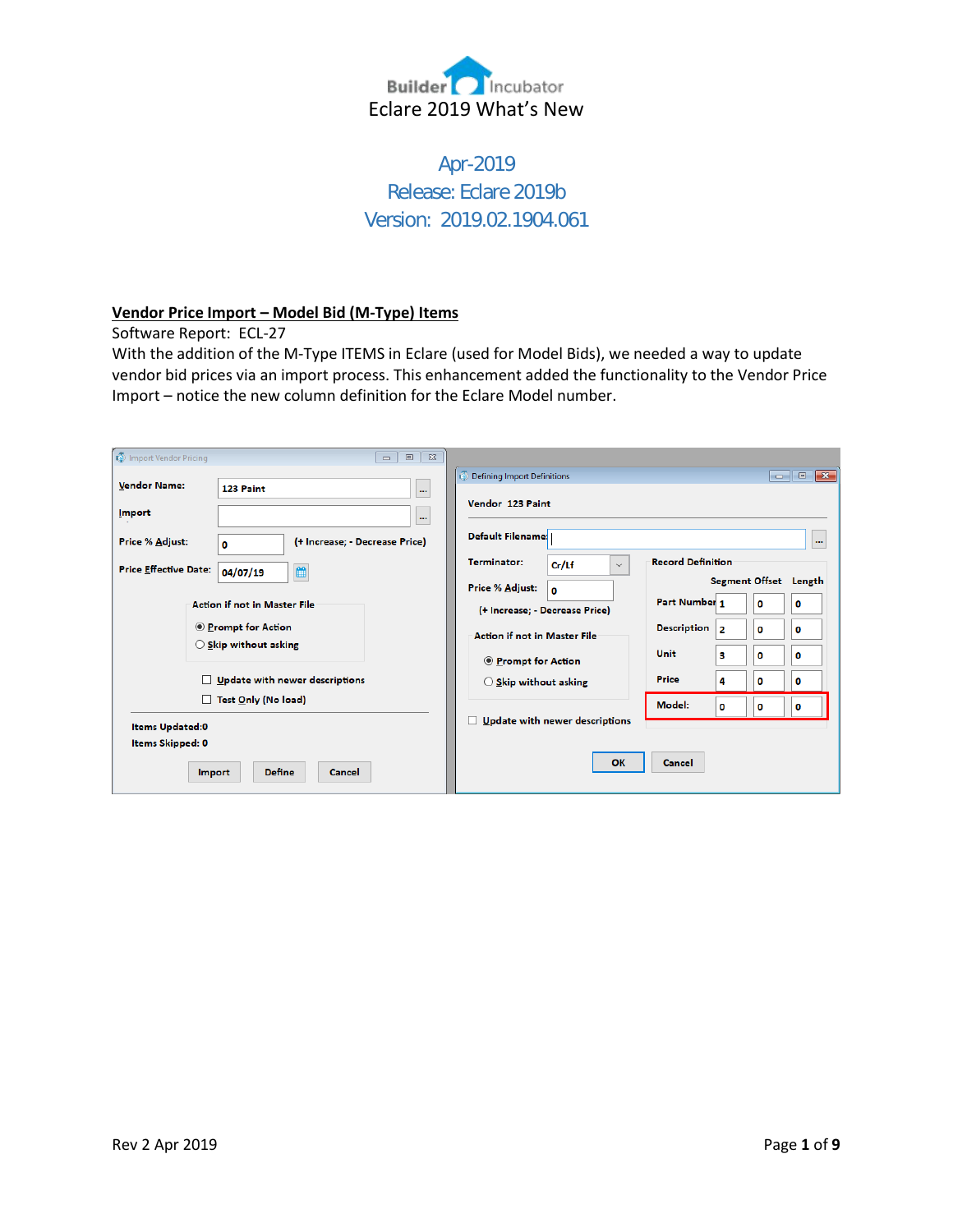

# **Add Filter to the Vendor Price window**

Software Report: ECL-51a

Added "In-String" filters to all Vendor Pricing screens. This will be extremely useful on the M-Type pricing screens where multiple vendors will be priced across multiple models. The user can filter based on vendor, vendor description and model.

|                                        | Item: 50.00010 / Roof Truss Bid-E1 |                   | Unit:BID        |       | 罓                           | <b>Show Deleted</b> |
|----------------------------------------|------------------------------------|-------------------|-----------------|-------|-----------------------------|---------------------|
| Name:                                  | Description:                       |                   | Model:          |       |                             |                     |
| Name[-]                                | <b>Description</b>                 | Unit              | Re <sup>*</sup> |       |                             | Cost                |
| <b>Truss R Us</b>                      | (Model 1) Roof Truss-Bid-E1        | <b>BID</b>        |                 |       |                             | 6,100.0000          |
| <b>Truss R Us</b>                      | (Model 3) Roof Truss Bid-E1        | <b>BID</b>        |                 |       |                             | 6,500.0000          |
| <b>Truss R Us</b>                      | (Model 2) Roof Truss Bid-E1        | <b>BID</b>        |                 |       |                             | 5,200.0000          |
| Dandy's Trim & Door Inc.               | (Model 1) Roof Truss Bid-E1        | BID               |                 |       |                             | 4,500.0000          |
| Dandy's Trim & Door Inc.               | (Model 2) Roof Truss Bid-E1        | <b>BID</b>        |                 |       |                             | 4,700.0000          |
| <b>Conversion:</b><br>Change<br>Insert | <b>Delete</b>                      | <b>Conversion</b> |                 | Close | Invalid Unit Conversion - * |                     |

| to Item Vendor List (Cost based on 04/07/19)     |                            | $\mathbf{x}$<br>$\Box$<br>$\sim$ |
|--------------------------------------------------|----------------------------|----------------------------------|
| Item: 50.00010 / Roof Truss Bid-E1               | Unit:BID                   | Show Deleted                     |
| Description:<br>Name: tru                        | Model:                     |                                  |
| Name[-]<br><b>Description</b>                    | $Re$ *<br>Unit             | Cost                             |
| (Model 1) Roof Truss-Bid-E1<br><b>Truss R Us</b> | <b>BID</b>                 | 6,100.0000                       |
| (Model 3) Roof Truss Bid-E1<br><b>Truss R Us</b> | <b>BID</b>                 | 6,500.0000                       |
| (Model 2) Roof Truss Bid-E1<br><b>Truss R Us</b> | <b>BID</b>                 | 5,200.0000                       |
|                                                  |                            |                                  |
| <b>Conversion:</b>                               |                            | Invalid Unit Conversion - *      |
| <b>Delete</b><br>Change<br>Insert                | Close<br><b>Conversion</b> |                                  |

## Multiple filters also work

| Item Vendor List (Cost based on 04/07/19) |                             |                      |          |       | $\mathbf{x}$<br>$\begin{array}{c c c c} \hline \multicolumn{3}{c }{\textbf{0}} & \multicolumn{3}{c }{\textbf{0}} \end{array}$ |
|-------------------------------------------|-----------------------------|----------------------|----------|-------|-------------------------------------------------------------------------------------------------------------------------------|
| Item: 50.00010 / Roof Truss Bid-E1        |                             |                      | Unit:BID |       | N<br><b>Show Deleted</b>                                                                                                      |
| Name: tru                                 | Description:                |                      | Model: 2 |       |                                                                                                                               |
| Name[-]                                   | <b>Description</b>          | Unit Re <sup>*</sup> |          |       | Cost                                                                                                                          |
| <b>Truss R Us</b>                         | (Model 2) Roof Truss Bid-E1 | <b>BID</b>           |          |       | 5,200.0000                                                                                                                    |
|                                           |                             |                      |          |       |                                                                                                                               |
|                                           |                             |                      |          |       |                                                                                                                               |
|                                           |                             |                      |          |       |                                                                                                                               |
|                                           |                             |                      |          |       |                                                                                                                               |
|                                           |                             |                      |          |       |                                                                                                                               |
|                                           |                             |                      |          |       |                                                                                                                               |
| <b>Conversion:</b>                        |                             |                      |          |       | Invalid Unit Conversion - *                                                                                                   |
| Change<br>Insert                          | <b>Delete</b>               | <b>Conversion</b>    |          | Close |                                                                                                                               |
|                                           |                             |                      |          |       |                                                                                                                               |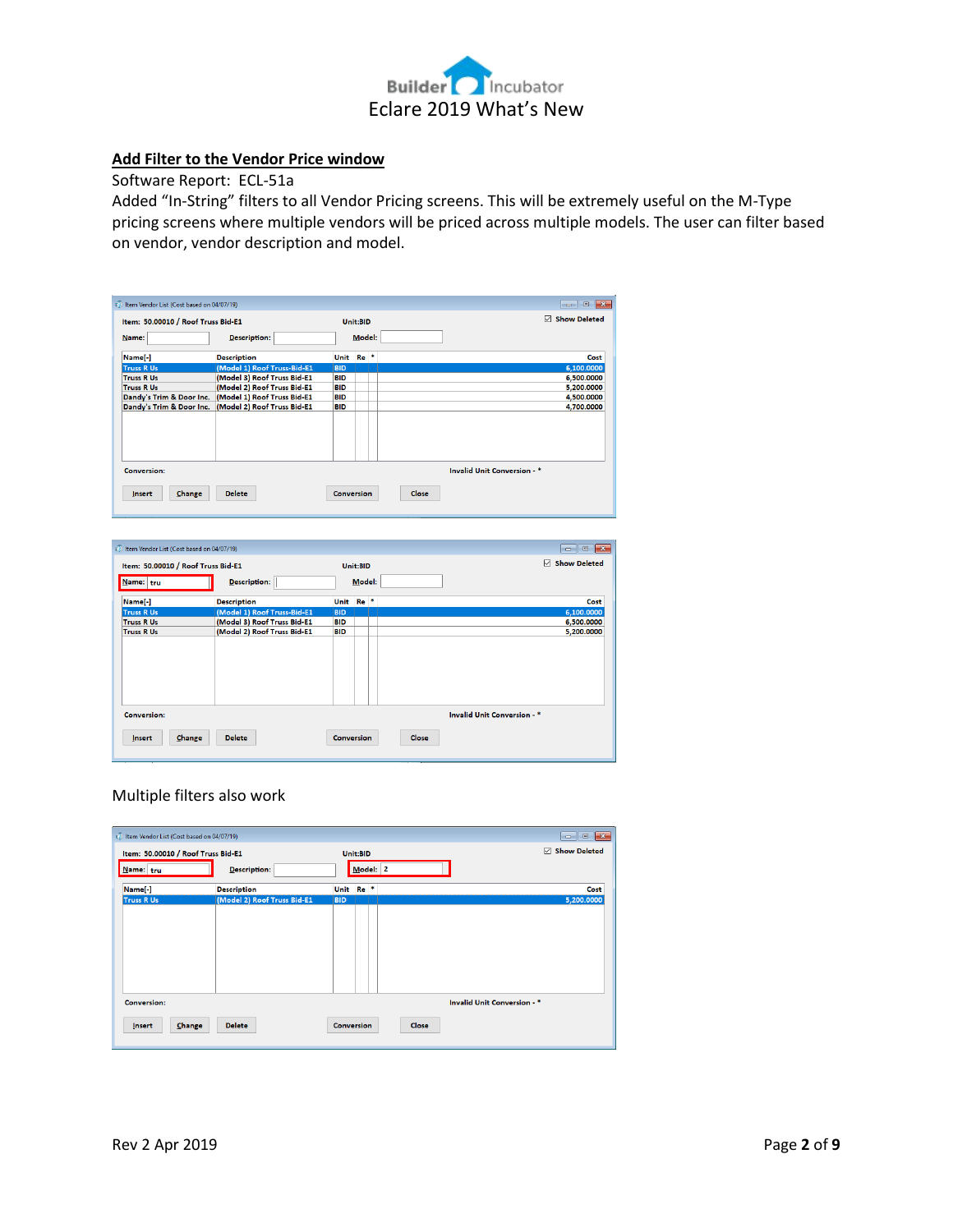

# **Add Column Sort to the Vendor Price window**

# Software Report: ECL-51a

Added a column sort to the vendor name and vendor part description.

| to Item Vendor List (Cost based on 04/07/19) |                             |                   |          |              | $\Box$ $\mathbf{x}$<br>$\Box$      |
|----------------------------------------------|-----------------------------|-------------------|----------|--------------|------------------------------------|
| Item: 50.00010 / Roof Truss Bid-E1           |                             |                   | Unit:BID |              | ☑<br><b>Show Deleted</b>           |
| Name:                                        | <b>Description:</b>         |                   | Model:   |              |                                    |
| Name[-]                                      | <b>Description</b>          | Unit              | $Re$ *   |              | Cost                               |
| <b>ITUSS K US</b>                            | (Model 1) Roof Truss-Bid-E1 | <b>BID</b>        |          |              | 6,100.0000                         |
| <b>Truss R Us</b>                            | (Model 3) Roof Truss Bid-E1 | <b>BID</b>        |          |              | 6,500.0000                         |
| <b>Truss R Us</b>                            | (Model 2) Roof Truss Bid-E1 | <b>BID</b>        |          |              | 5,200.0000                         |
| Dandy's Trim & Door Inc.                     | (Model 1) Roof Truss Bid-E1 | <b>BID</b>        |          |              | 4,500.0000                         |
| Dandy's Trim & Door Inc.                     | (Model 2) Roof Truss Bid-E1 | <b>BID</b>        |          |              | 4,700.0000                         |
|                                              |                             |                   |          |              |                                    |
| <b>Conversion:</b>                           |                             |                   |          |              | <b>Invalid Unit Conversion - *</b> |
| Change<br><b>Insert</b>                      | <b>Delete</b>               | <b>Conversion</b> |          | <b>Close</b> |                                    |

| to Item Vendor List (Cost based on 04/07/19) |                                                      |                   |          |       | $\Box$ $\mathbf{x}$<br>الده |
|----------------------------------------------|------------------------------------------------------|-------------------|----------|-------|-----------------------------|
| Item: 50.00010 / Roof Truss Bid-E1           |                                                      |                   | Unit:BID |       | <b>Show Deleted</b><br>☑    |
| Name:                                        | <b>Description:</b>                                  |                   | Model:   |       |                             |
| $Name[+]$                                    | <b>Description</b>                                   | Unit              | Re       |       | Cost                        |
| Dandy's Trim & Door Inc.                     | (Model 1) Roof Truss Bid-E1                          | <b>BID</b>        |          |       | 4,500.0000                  |
|                                              | Dandy's Trim & Door Inc. (Model 2) Roof Truss Bid-E1 | <b>BID</b>        |          |       | 4,700.0000                  |
| <b>Truss R Us</b>                            | (Model 2) Roof Truss Bid-E1                          | <b>BID</b>        |          |       | 5,200.0000                  |
| <b>Truss R Us</b>                            | (Model 1) Roof Truss-Bid-E1                          | <b>BID</b>        |          |       | 6,100.0000                  |
| <b>Truss R Us</b>                            | (Model 3) Roof Truss Bid-E1                          | <b>BID</b>        |          |       | 6,500.0000                  |
|                                              |                                                      |                   |          |       |                             |
| <b>Conversion:</b>                           |                                                      |                   |          |       | Invalid Unit Conversion - * |
| Change<br>Insert                             | <b>Delete</b>                                        | <b>Conversion</b> |          | Close |                             |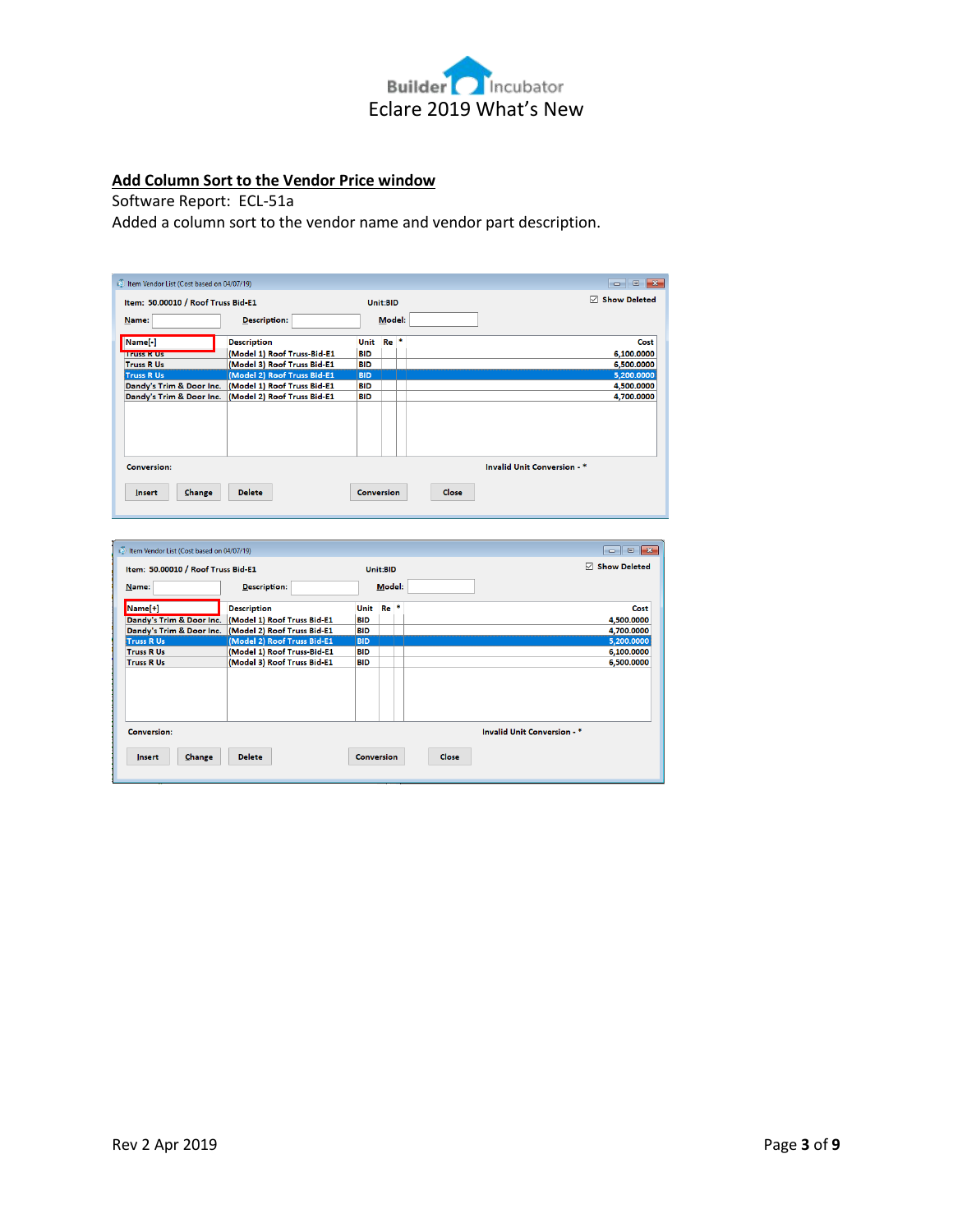

# **Tabs added to the Field Product Group Listing window**

Software Report: ECL-51a

Added the GROUP tab and DESCRIPTION tab to the Field Product Group Listing window to ease in the selection when many product groups exist in the builder's database.

| Field Product Group Listing | <b>Group Description</b>               |                                                                                                                                                                                                                                                  | $\mathbf{x}$<br>$\Box$<br>- 1 |
|-----------------------------|----------------------------------------|--------------------------------------------------------------------------------------------------------------------------------------------------------------------------------------------------------------------------------------------------|-------------------------------|
|                             | 0001<br>0002<br>0003<br>Product Group: | <b>X</b> Group Description<br>A Vendors for South<br><b>B Vendors for Community 2</b><br><b>Z Vendors for Community 3</b><br>X0004 1 Vendors for Community 4                                                                                     |                               |
|                             | <b>Sort Order</b><br>◎ By Group        | <b>UnMark</b><br>Mark All<br><b>Clear All</b><br><b>Mark</b><br><b>Include Purchase Order Contact</b><br>☑<br>$\boxdot$ Include Project Contact<br>○ By Description<br><b>Also Print Master List</b><br><b>Preview</b><br>Print<br><b>Cancel</b> |                               |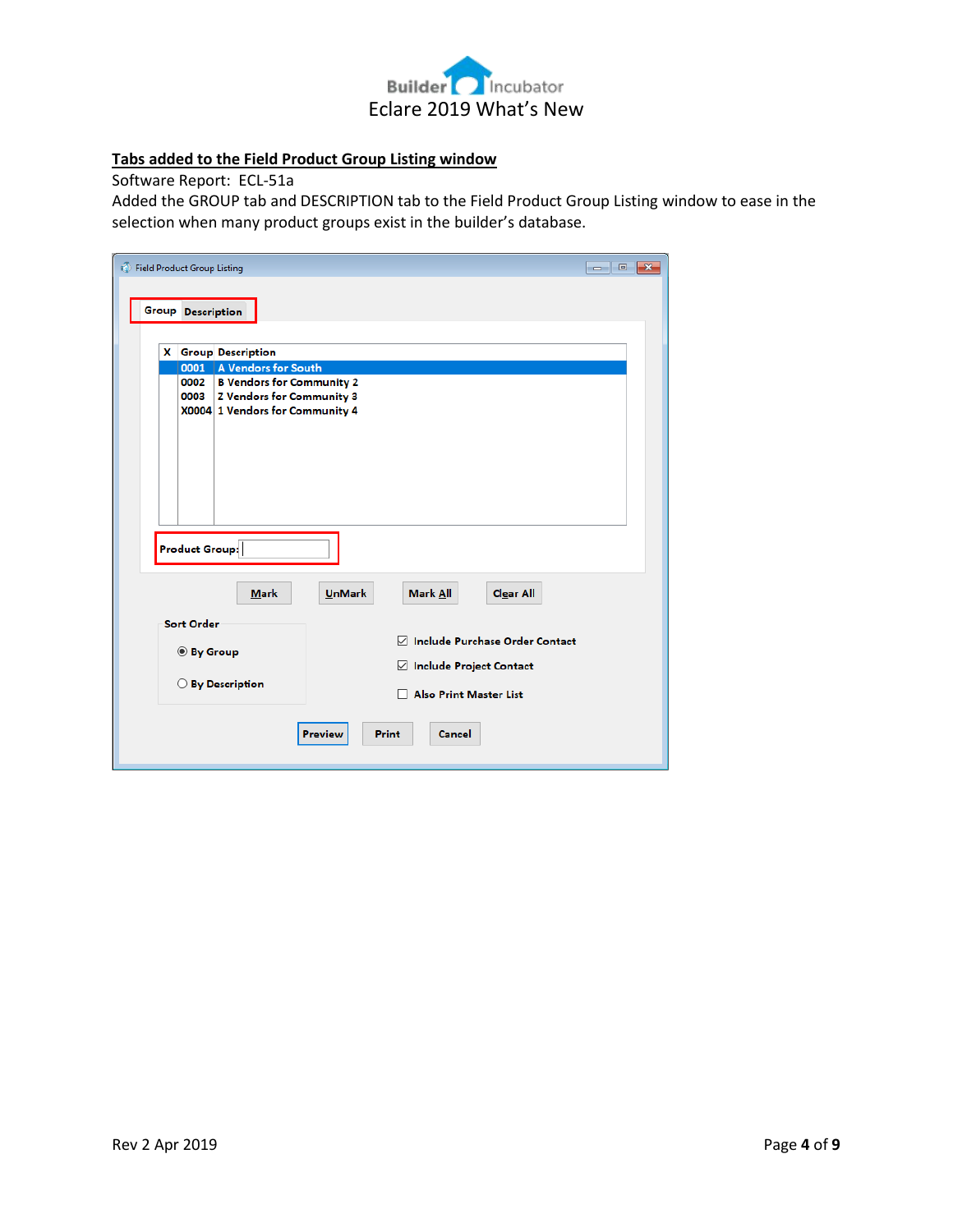

# Mar-2019 Version: 2019.01.1903.161

# **If vendor is marked as deleted – show vendor prices in red**

Software Report: ECL-36

When a vendor is deleted (marked as deleted) in the Eclare system, all vendor prices should show up in RED at the Item Vendor pricing window.

| <b>Changing Vendor</b><br>re. |                        | X<br>回<br>$\Box$ |
|-------------------------------|------------------------|------------------|
| General Contacts              |                        | <br>Deleted      |
| Vendor #:                     | TRUS02                 |                  |
| Name:                         | <b>Truss R Us</b>      |                  |
| Contact:                      | <b>Mike Michaels</b>   |                  |
| Address:                      | <b>145 Main Street</b> |                  |
| <b>Address 2:</b>             |                        |                  |

| Item: 50.00010 / Roof Truss Bid-E1 |                                                      |                   | Unit:BID | ☑<br><b>Show Deleted</b>           |
|------------------------------------|------------------------------------------------------|-------------------|----------|------------------------------------|
| Name:                              | <b>Description:</b>                                  |                   | Model:   |                                    |
| Name[+]                            | <b>Description</b>                                   | Unit              | $Re*$    | Cost                               |
| Dandy's Trim & Door Inc.           | (Model 1) Roof Truss Bid-E1                          | BID               |          | 4,500.0000                         |
|                                    | Dandy's Trim & Door Inc. (Model 2) Roof Truss Bid-E1 | <b>BID</b>        |          | 4,700.0000                         |
| <b>Truss R Us</b>                  | (Model 2) Roof Truss Bid-E1                          | <b>BID</b>        |          | 5,200.0000                         |
| <b>Truss R Us</b>                  | (Model 1) Roof Truss-Bid-E1                          | <b>BID</b>        |          | 6,100.0000                         |
| <b>Truss R Us</b>                  | (Model 3) Roof Truss Bid-E1                          | <b>BID</b>        |          | 6,500.0000                         |
|                                    |                                                      |                   |          |                                    |
|                                    |                                                      |                   |          |                                    |
|                                    |                                                      |                   |          |                                    |
| <b>Conversion:</b>                 |                                                      |                   |          | <b>Invalid Unit Conversion - *</b> |
| Change<br><b>Insert</b>            | <b>Delete</b>                                        | <b>Conversion</b> |          | <b>Close</b>                       |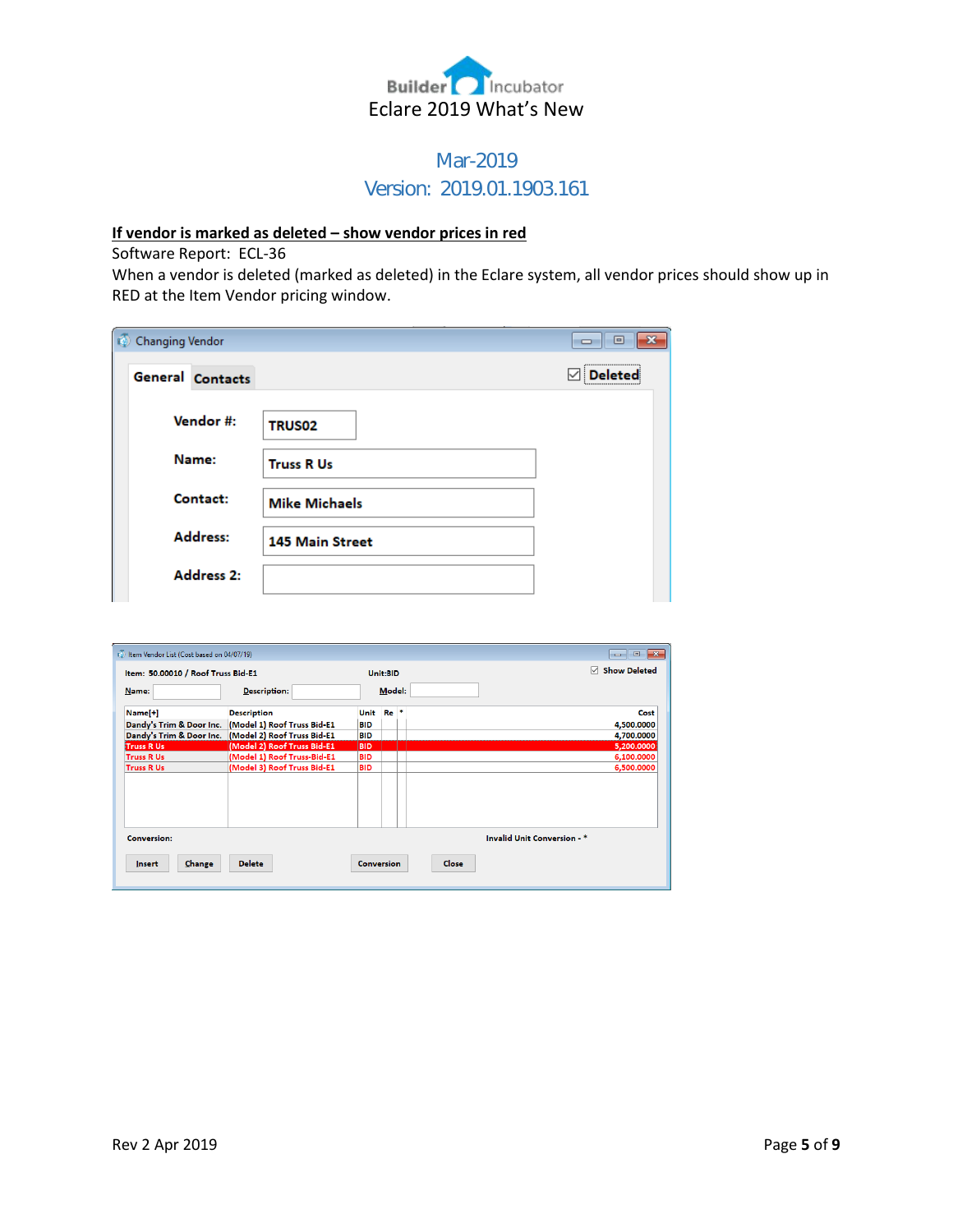

# Jan-2019 Release: Eclare 2019a Version: 2019.01.1812.311

This initial release of version 2019 primarily addressed software changes required to stay current with Microsoft server OS and workstation OS changes.

Stay tuned for our 2019 development road map. We have many exciting new software features nearing completion. This will be a busy year for software updates, expect at least four significant updates.

#### **Scroll Settings**

Software Report: ECL-43

Recent updates in Windows Server 2012 and 2016 and Windows 8 and 10 have patched a bug related to page-to-page scrolling in certain programs. Many years back we created a workaround for this issue. Now as certain users update their OS that workaround may need to be turned off. Because this can impact user #1 and not user #2 in a specific office, we elected to provide a configuration setting at the company level as well as at the user level.

Version 2019 provides configuration settings in two menu locations;

#### **Company Level Configuration**

Log in as supervisor go to FILE | SUPERVISOR| PROGRAM SETUP

On the CONFIGURATION tab notice the check box to "Use Old Preview Scroll Method"

| <b>CAD Import Sequence</b><br><b>Number of Backups:</b><br>30<br><b>Take Off Number:</b><br>1<br><b>▽ Price Alternate Items</b><br><b>Item Number:</b><br>2<br>Use Prosoft alternate File Dialog control<br>П.<br>Disable Report "Page Of Page"<br><b>Quantity:</b><br>з<br><b>Use Old Preview Scroll Method</b><br><b>Exchange Directory</b><br><b>Exchange:</b><br>C:\Prosoft\2018c2-6-2-18\Exchange\<br>$\cdots$ | <b>General Information</b><br>Company Info Configuration Job T/O Criteria Limits | $\mathbf{x}$<br>$\overline{\phantom{a}}$ $\overline{\phantom{a}}$ |  |  |  |  |  |
|---------------------------------------------------------------------------------------------------------------------------------------------------------------------------------------------------------------------------------------------------------------------------------------------------------------------------------------------------------------------------------------------------------------------|----------------------------------------------------------------------------------|-------------------------------------------------------------------|--|--|--|--|--|
|                                                                                                                                                                                                                                                                                                                                                                                                                     |                                                                                  |                                                                   |  |  |  |  |  |
| Backup Warning Days (0 = never):<br>5                                                                                                                                                                                                                                                                                                                                                                               |                                                                                  |                                                                   |  |  |  |  |  |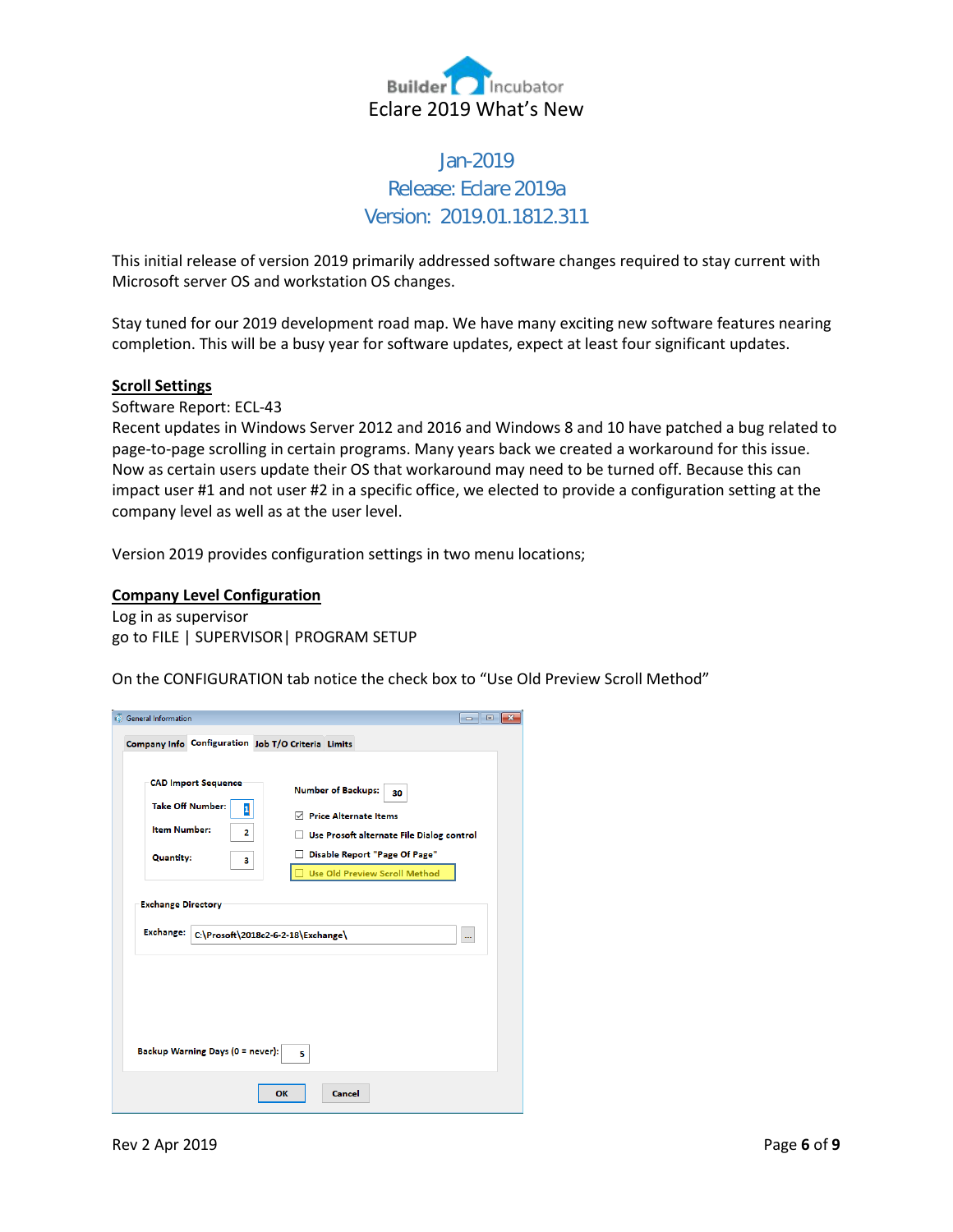

# **User Level Configuration**

Log in as your user go to FILE | TERMINAL SETUP

On the GENERAL tab notice the check box to "Override Preview Scroll Method"

| <b>C</b> Terminal Configuration | 回<br>$\Box$                                                                        |  |
|---------------------------------|------------------------------------------------------------------------------------|--|
| General Colors Columns Fonts    |                                                                                    |  |
|                                 |                                                                                    |  |
| On Program Exit:                | Do not show Backup Prompt<br>$\checkmark$                                          |  |
|                                 | Default Reports to Preview<br>✓                                                    |  |
|                                 | Numeric keypad "+" Key Acts like Tab Key                                           |  |
|                                 | <b>Override Preview Scroll Method</b>                                              |  |
| <b>FAX Server Path:</b>         | $\ddotsc$                                                                          |  |
| <b>F-Mail Server Path:</b>      |                                                                                    |  |
| <b>Spreadsheet EXE:</b>         | $\cdots$                                                                           |  |
|                                 |                                                                                    |  |
|                                 | Note: These configurations apply to this computer only and apply to all companies. |  |
| <b>Manage Wallpapers</b>        | 0K<br>Cancel                                                                       |  |
|                                 |                                                                                    |  |

# **Testing – does scrolling still work**

After updating to version 2019 determine if any users have a scrolling problem by previewing any 2+ page report. If the user can scroll (using the mouse scroll wheel) from page 1 to 2, there is no issue. If, however the user scrolls to the bottom of page 1 and stops, scroll settings need to be adjusted.

#### **Recommended Approach**

If the scroll settings need to be changed – we recommend starting at the COMPANY level first.

#### Set Company Level

- 1. Log in as SUPERVISOR
- 2. go to FILE | SUPERVISOR| CONFIGURATION
- 3. Check ON the box to "Use Old Preview Scroll Method"
- 4. Log out
- 5. Have each user log in and test again
- 6. If ALL of your users are now scrolling properly you are done.
- 7. If certain users can still not scroll configure scroll settings at the User Level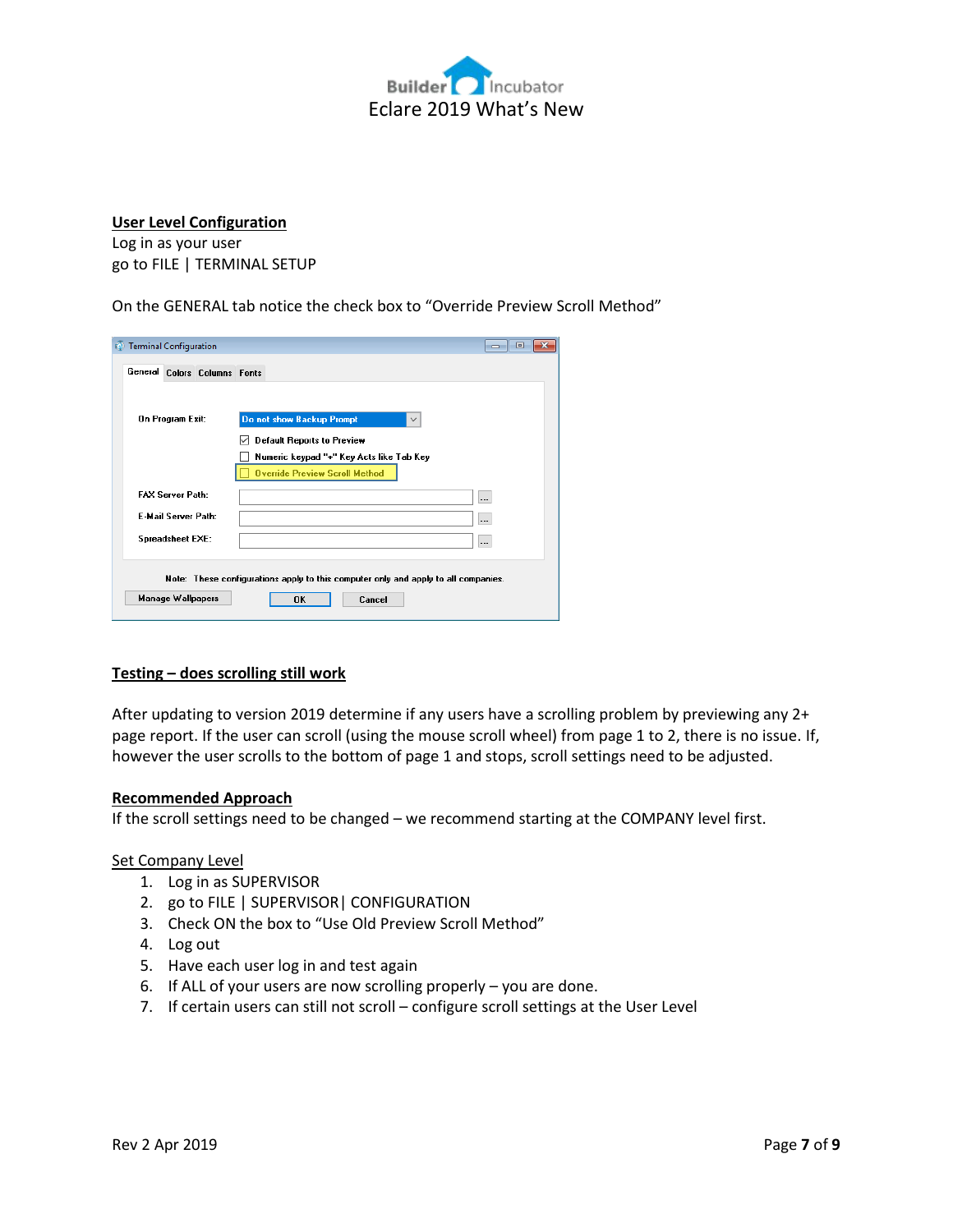

#### Set User Level

- 1. Log in as the user
	- a. If your office is running via RDP or Remote Apps this user log in must be BOTH the session log in as well as the Eclare log in
- 2. go to FILE | TERMINAL SETUP
- 3. Check ON the box to "Override Preview Scroll Method"
- 4. IMPORTANT Log out completely
- 5. Log back in and test

### **Tax Rate 3 digits**

Software Report: ECL-46

Increased the Sales Tax rate to accommodate 3 digits. All calculations now reflect the 3-digit logic.

| Changing Job        |                                                    |                                                             | $\boxdot$<br>$\Sigma$<br>$\qquad \qquad \Box$ |
|---------------------|----------------------------------------------------|-------------------------------------------------------------|-----------------------------------------------|
| <b>Job Name:</b>    | E test, 1                                          | Job #:<br>A63                                               | <b>Model</b><br><b>Hide Job</b>               |
| Model:              | Model 2                                            | $\mathcal{Q}$<br>$\boxdot$ Lock Model                       | $\triangledown$ Print Model                   |
| Subdivision:        | Subdivision 1a                                     | $\boxdot$ Lock Subdivision $\boxdot$ Print Subdivision<br>Q |                                               |
| Elevation:          | Craftsman                                          |                                                             |                                               |
|                     | General PO Notes Other Notes Adjustments Revisions |                                                             |                                               |
| <b>Description:</b> |                                                    | <b>Estimator:</b>                                           |                                               |
|                     | Model 2                                            |                                                             |                                               |
| Owner:              | E test, 1                                          | <b>Due Date:</b>                                            | 曲                                             |
| <b>Phone:</b>       |                                                    | <b>Total Square Foot:</b>                                   | 2,796                                         |
| Address:            |                                                    | <b>Square Foot Living:</b>                                  | 2,386                                         |
| City:               | <b>Any City</b>                                    | <b>Markup Overhead:</b>                                     | 0.0                                           |
| State:              | Zip Code:<br>55555<br><b>US</b>                    | <b>Markup Profit:</b>                                       | 0.0                                           |
| Plan ID:            | Model 2-Plan ID                                    | Sales Tax % :                                               | 7.000                                         |
| Gemini Co. #:       | 998                                                | <b>Product Exception:</b>                                   | ۾                                             |
| Limit:              | *: Unlimited Access                                | Lender Number:<br>$\checkmark$                              | ۄ                                             |
|                     | Date Priced: 08/13/18                              |                                                             |                                               |
|                     | OK                                                 | Cancel                                                      | <b>Exchange</b>                               |